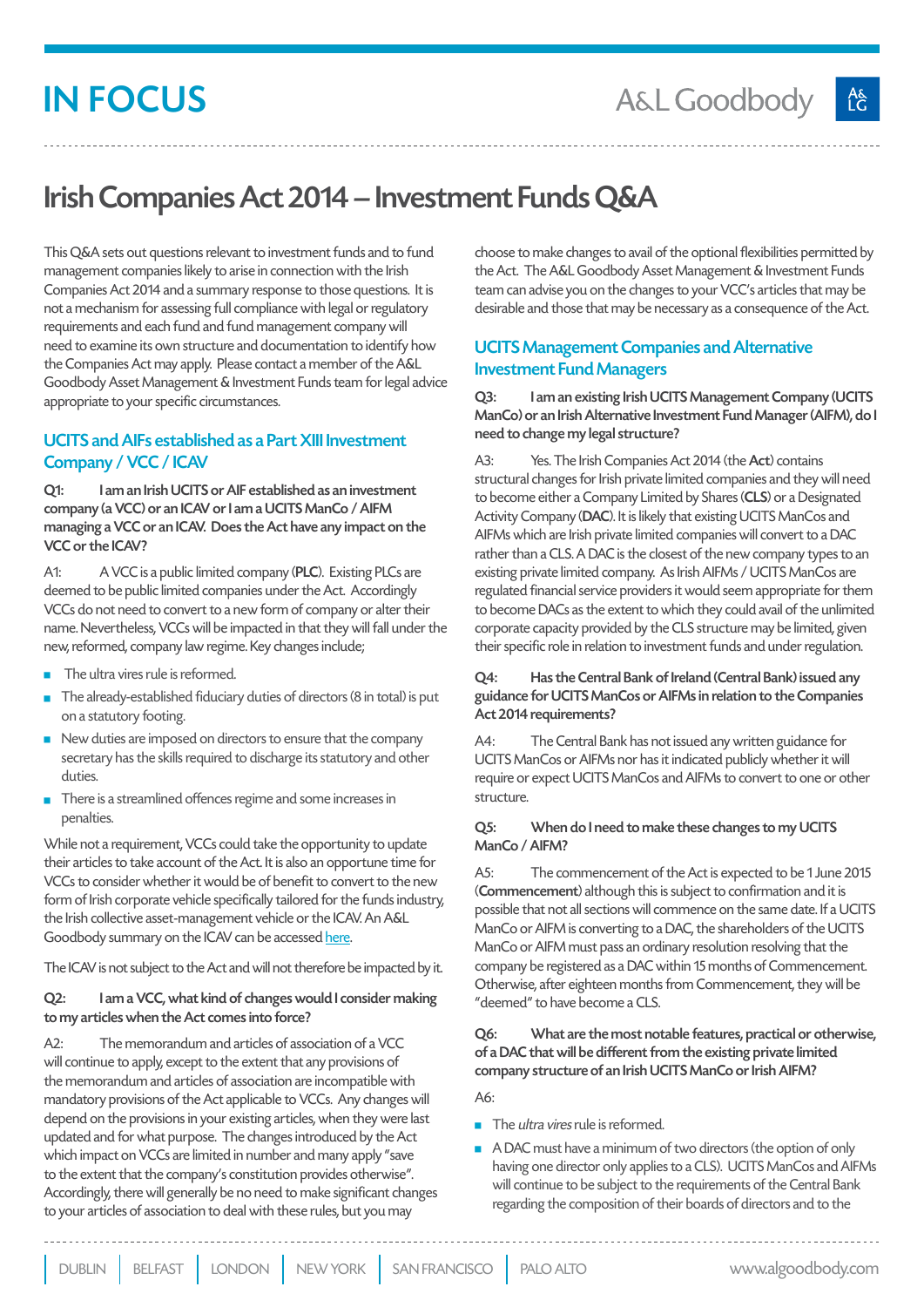## IN FOCUS

terms of the IFIA voluntary Corporate Governance Code.

- The already-established fiduciary duties of directors (8 in total) will be put on a statutory footing.
- Companies may notify the Irish Companies Office (CRO) of anyone, other than directors or other officers, appointed to bind the company generally (e.g. managers) and the CRO will register the appointment. "Registered persons" are deemed to be able to bind the company, and to authorise others to do so.
- New duties are imposed on directors to ensure that the company secretary has the skills required to discharge its statutory and other duties.
- Directors and secretaries will have to sign statutory acknowledgements when consenting to act as such that they have legal duties and obligations imposed by the Act, by other statutes and at common law.
- Members of a DAC will be able to pass a members' written resolution, without having to obtain the signatures of all the members. Certain procedural requirements will apply.
- $\blacksquare$  There is a streamlined offences regime and some increases in penalties.

#### Q7: Do I need to change the articles of association of a UCITS ManCo / AIFM?

A7: The ordinary resolution required to convert to a DAC, which can be passed in writing, will simply state that the UCITS ManCo / AIFM is to be registered as a DAC in accordance with the Act. The same resolution must also provide for the alteration of the memorandum and articles of association so that it is a single document constitution comprising two parts, a memorandum of association and articles of association, and states in its (a) memorandum of association that: "The Company is a Designated Activity Company to which part 16 of the Companies Act 2014 applies"; and (b) memorandum and articles of association that the word 'limited' will be replaced by 'designated activity company' wherever it appears in the name of the UCITS ManCo or AIFM.

The A&L Goodbody Asset Management & Investment Funds team can advise you what other changes should be made to the documents of a UCITS ManCo or AIFM to bring them in line with the Act and to update statutory references.

A&L Goodbody is preparing standard short form and long form DAC and CLS constitutions and conversion packs for existing Irish private limited companies. The A&L Goodbody Asset Management & Investment Funds team can advise on how these can be adapted for use by each UCITS ManCo and AIFM.

#### Q8: What is the minimum action a UCITS ManCo / AIFM needs to take to satisfy the new requirements?

A8: In order to convert to a DAC, an AIFM or UCITS ManCo which is an Irish private limited company can pass an ordinary resolution within the 15 month transition period after Commencement and submit its new memorandum and articles of association and the resolution together with a duly completed form N2 to the CRO. All DACs must have the words "designated activity company" at the end of their name. The words "designated activity company" may be abbreviated to "d.a.c." or

"dac" (including either such abbreviation in capitalised form) in any usage after the company's registration by any person including the DAC. UCITS ManCos and AIFMs should update company stationery, any name plates, company seals, bank accounts, websites, advertisements and provide relevant third party notifications when conversion occurs to reflect the new name.

We can assist AIFMs and UCITS ManCos to co-ordinate the passing of the necessary resolution at the next scheduled AGM of the relevant company.

It is a requirement of the Central Bank that an AIFM / a UCITS ManCo obtains prior approval for any change of name.

#### Q9: If I am a UCITS ManCo or AIFM and convert to a DAC, do I need to amend the material contracts of any fund to which I am a party and/or the prospectus for a fund which I manage? Should I update my Programme of Activity / Business Plan?

A9: Upon conversion to a DAC, the name of the UCITS ManCo or AIFM will change from "XYZ Limited" to "XYZ DAC" (or see alternatives in A8 above). The prospectus and material contracts could be updated to reflect the new name but it is not a requirement of the Act. One approach would be to update the prospectus and/or material contracts at the next opportunity following conversion to a DAC.

Similarly for the Programme of Activity / Business Plan, one could take the view that the change of name and legal structure is not a material change requiring immediate update to the Programme of Activity or Business Plan and filing with the Central Bank. However it may be a good opportunity to update the Programme of Activity or Business Plan and file them with the Central Bank, particularly if there are other general updates which can be undertaken at the same time.

If any material contracts or other fund documents are to be updated to reflect the change of name and conversion of the AIFM / UCITS ManCo to a DAC, this should be filed with the Central Bank in accordance with the Central Bank's usual procedures for fund documentation updates.

#### Q10: What is a form N2?

A10: A form N2 is the Companies Registration Office form for converting from an Irish private limited company to a DAC.

#### Q11: Is there a CRO fee for converting to a DAC?

A11: There is no CRO fee to file the form N2 for conversion of a private limited company to a DAC.

#### Q12: Are there any Irish Stock Exchange requirements to consider for a UCITS ManCo or AIFM?

A12: If you are a UCITS ManCo or AIFM managing a listed investment company, unit trust, common contractual fund or ICAV which has its shares or units admitted to listing on the Irish Stock Exchange (ISE), then you should contact A&L Listing Limited or your listing sponsor to advise the ISE of any change of name of the UCITS ManCo or AIFM.

A&L Listing has however advised that no announcement solely for the change of name of a UCITS ManCo or AIFM to a DAC will be necessary.